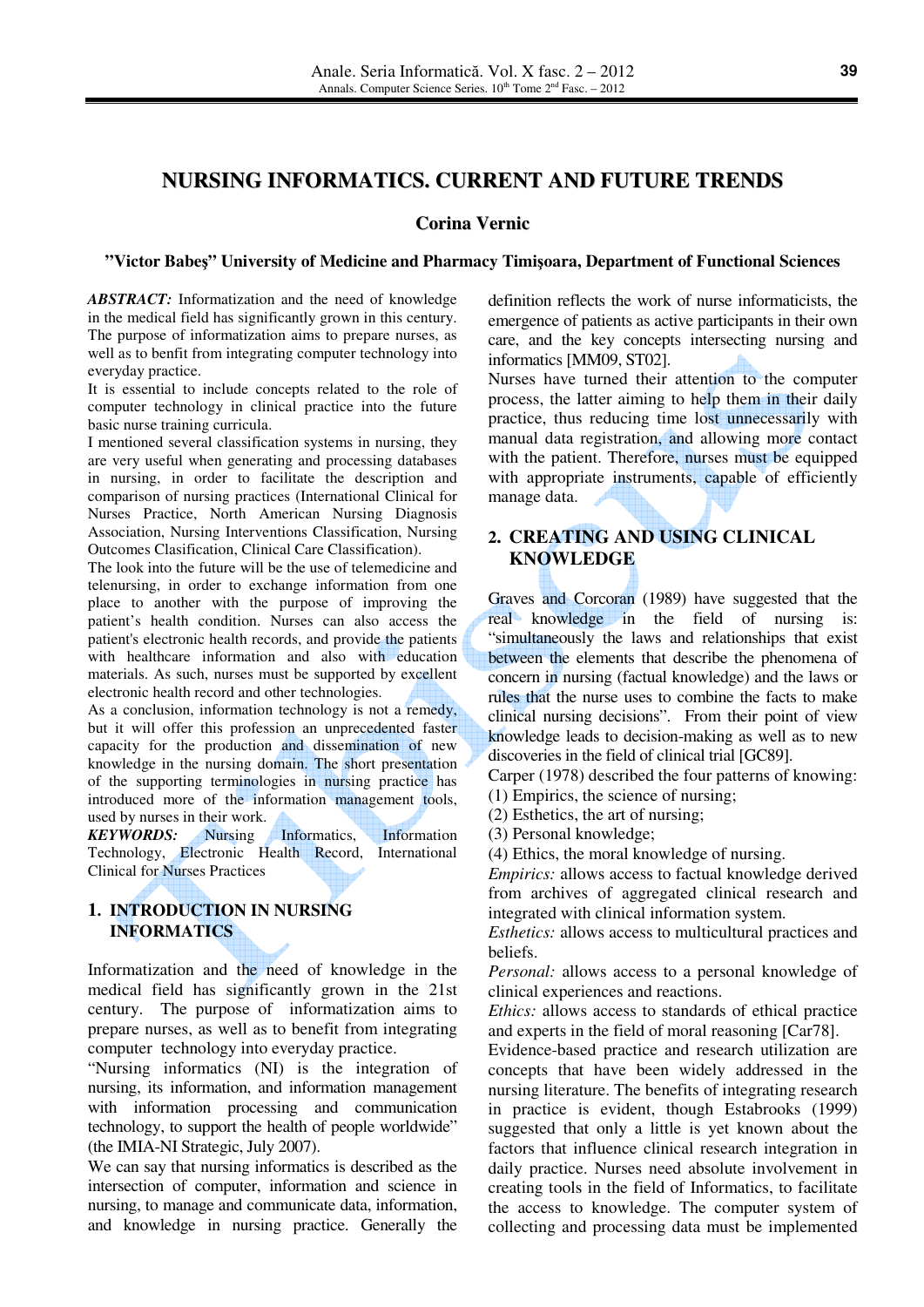on a wide scale, and the standards that concern documenting in the field of nursing must use the solutions offered by information technology (IT), with the hope that they evolve [Est07].

Strategies that will need implementation:

- identifying the nurse leader's needs of education in computer science;
- developing mentoring programs for the acquisition of leadership skills in computer science;
- assuring enrollment of nurse leaders as sponsors for electronic health records initiatives.

# **3. CLINICAL PRACTICE**

In spite of efforts to implement a more efficient and easier to use computerized system, there is still limited online functionality when it comes to the possibility of nurse information. Many studies and reports have shown that many are still in the early phase of purchasing and implementing a computer system [EP06].

There is one opportunity of involving nurses in the development of the information system and in getting IT solutions in terms of clinical practice. Considering the average age of the majority of nurses, it is understood that getting familiar with the use of computers is necessary, so attention should be given to their private documentation in the field of IT.

Strategies for Nurses:

- nurses must be encouraged to participate in the acquisition, design, implementation and evaluation phases of the information system;
- IT solutions must be adopted to help benefit a quality clinical care;
- nurses must be supplied with materials and resources that will facilitate the acquisition of competence in the field of informatics.

### **4. NURSES OF EDUCATION**

Over the years, numerous efforts have been made to identify the essence of competences the nurses would require for a good functionality of the medical system.

The essence of concepts and competencies in the informatics field is in a more private way related to an interprofessional education model.

Staggers, Gassert and Curran believe that nursing students and nurses in general should be taught skills in NI [SGC01].

Staggers, Gassert and Curran (2001) specify that the nurses should be able to see relationships among data elements, make judgments based on trends and patterns within the data, use current informatics solutions, and also collaborate with the informatics nurse specialists. It is emphasized that the nurses must be able to use system applications to manage

data, information, and knowledge in different specialties, as well as promote the integrity and access to information related to confidentiality, legality, ethical, and security issues [SGC01].

There's an assumption that those who will now graduate will be more familiar with the computer system compared to nurses who already practice. It is essential to include concepts related to the role of computer technology in clinical practice into the future basic nurse training curricula.

Education strategies in nursing informatics:

- the need to promote prototypes of informatics integration in schools of nursing;
- create opportunities to educate and spread competencies and information concepts;
- nursing faculties compulsory need to obtain core competencies in the IT field;
- allocation of funds for the development of a model of innovative curricula;
- include criteria for accreditation that require integrating basic informatics concepts and competencies in all basic nursing programs.

As a representative of Romania for Nursing Informatics in International Medical Informatics Association and European Federation for Medical Informatics, I designed the following Analytical Program for Medical Informatics and Biostatistics Department for General Medical Assistance in our University: Table 1and Table 2.

#### **Table 1.Course topics**

| No. | <b>Course topics</b>                              |
|-----|---------------------------------------------------|
| 1.  | Introduction to information theory.<br>The        |
|     | objects of study in Medical Informatics           |
| 2.  | Computing system. Hardware. Software.             |
|     | Operating systems. Integrated software            |
| 3.  | Computer Networks. Internet                       |
| 4.  | Telemedicine. Telenursing                         |
| 5.  | Data files. Medical databases.                    |
| 6.  | Classification systems: ICD-10, ATC, ICNP,        |
|     | NANDA, CCC of Nursing Diagnoses.                  |
|     | Reports on DRG, SIUI.                             |
| 7.  | <b>Electronic Health Record</b>                   |
| 8.  | Introduction in Biostatistics. Statistical        |
|     | parameters. Distribution                          |
| 9.  | Statistical tests. Classification of tests. Usual |
|     | statistical tests. Correlation analysis           |
| 10. | Risk analysis. Health statistics.                 |
| 11. | Image processing. Image acquisition.              |
| 12. | Medical informatics systems                       |
| 13. | Computer systems used in clinics<br>and           |
|     | hospitals                                         |
| 14. | Protection and data security. Health Card.        |
|     | Electronic prescription.                          |

Practical works topics are presented in Table 2.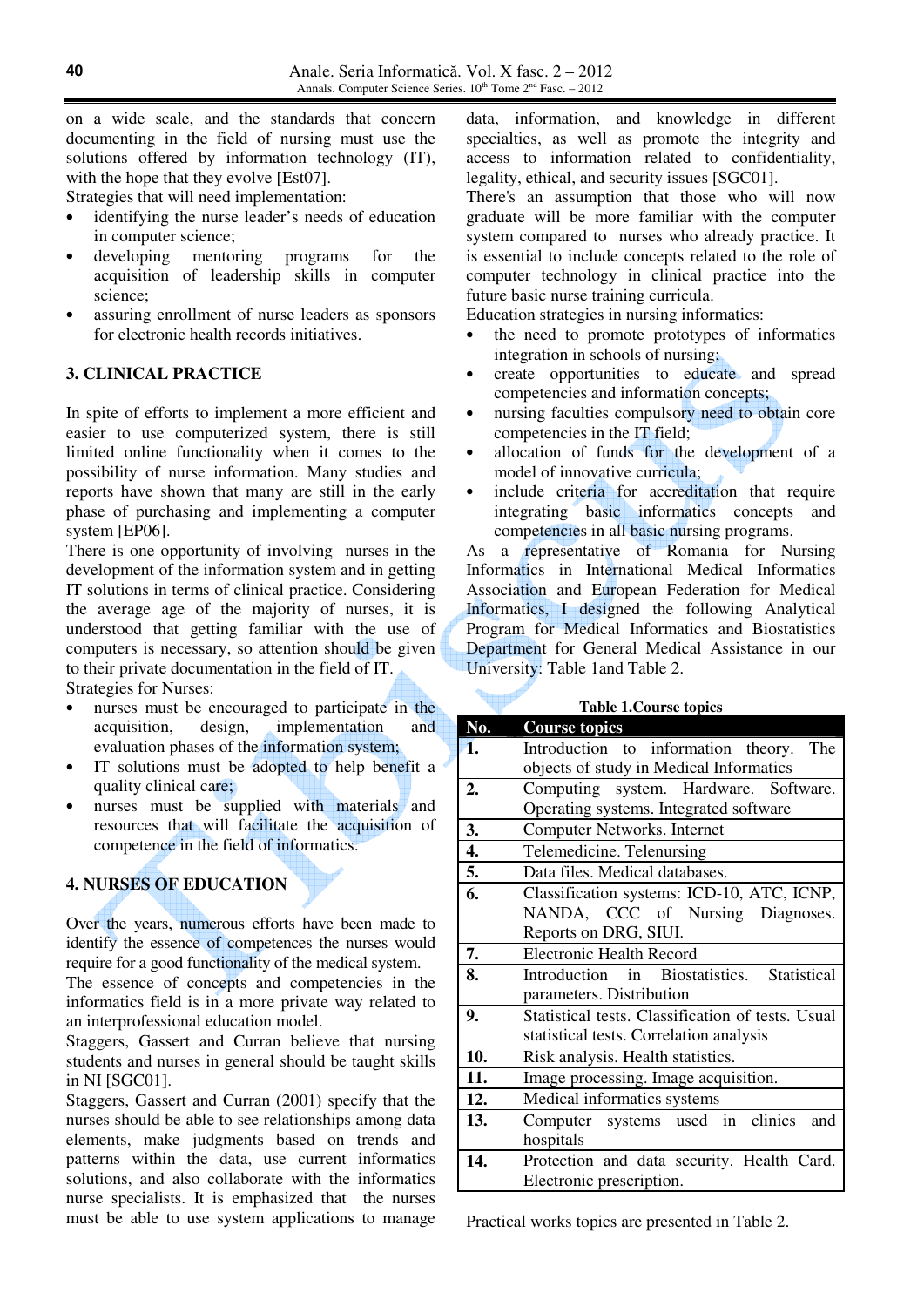| <b>Table 2. Practical works</b> |                                                                             |  |
|---------------------------------|-----------------------------------------------------------------------------|--|
| No.                             | <b>Practical works topics</b>                                               |  |
| 1.                              | Introduction in Windows. Utility programs                                   |  |
| 2.                              | Word for Windows. Typesetting                                               |  |
| 3.                              | Word for Windows. Exercises                                                 |  |
| 4.                              | Internet surfing                                                            |  |
| 5.                              | Internet surfing – specific to nursing activity                             |  |
| 6.                              | <b>Microsoft Power Point</b>                                                |  |
| 7.                              | <b>Power Point Presentation</b>                                             |  |
| 8.                              | Single patient medical chart – ICMED<br>(Figure 1)                          |  |
| 9.                              | Databases. Introduction in EPI Info                                         |  |
| 10.                             | Spreadsheets. Introduction in Excel                                         |  |
| 11.                             | Statistical and Epidemiological problems.<br>EPI Info and Excel (Figure 2). |  |
| 12.                             | Image processing. Image J (Figure 3)                                        |  |
| 13.                             | Integrated system for family doctors<br>Medins                              |  |
| 14.                             | <b>Statistics Seminar</b>                                                   |  |

Masters also have an important role in preparing nurses. There is an international Master's Course in Health Informatics for Nurses: Introduction in Health Informatics; Introduction in Health Sciencies; Hospital information systems – NIS; Databases; Research methodology; Security of Health Information; Electronic Patient Record; Telemedicine ... etc. International doctoral programs exist for getting PhD for nurses.



**Figure 1.** *ICMed* **main menu**



**Figure 2. Analysis menu in** *EPI Info*

| <b>ImageJ</b>                                                          |    |
|------------------------------------------------------------------------|----|
| File Edit Image Process Analyze Plugins Window Help                    |    |
| $\Box Q Q \bigcirc A  +  A A Q \bigcirc B Q \bigcirc S^{\text{tt}} f $ | 西里 |
| Magnifying glass (or use "+" and "-" keys)                             |    |

**Figure 3.** *Image J* **main menu** 

## **5. CLASSIFICATION SYSTEMS IN NURSING**

I will mention some of the most used classification systems [SM06].

*International Clinical for Nurses Practice (ICNP)* is an international classification used in nurse practice which was created and developed by the International Council of Nurses in Geneva, Switzerland. ICNP is a standardized terminology, a classification with a multi-axial structure used to represent diagnoses, interventions and outcomes in health care. Benefits of ICNP: It establishes an international standard, in order to facilitate the description and comparison of nursing practices; It serves as a unifying unitary system of nursing languages in international practice; It represents concepts used in local, regional, national and international medical assistance, in different specialties, languages and cultures; It generates information about thenurse practice, which will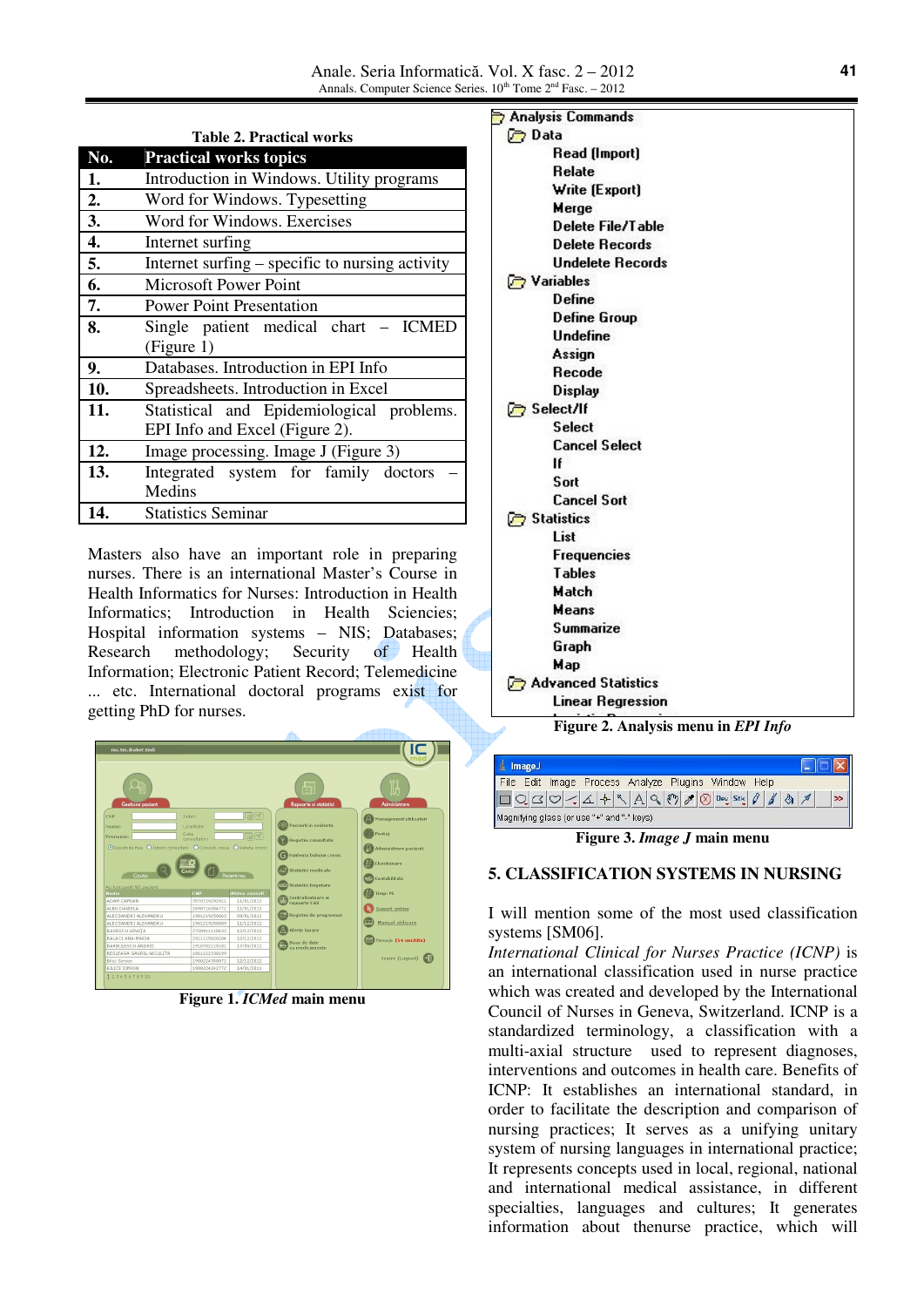influence educational and decision-making processes, patient care related policies, medical assistance

Interventions, as well as the use of resources; It facilitates getting healthcare data, through the description and the comparison of medical care to individuals, families and communities worldwide; It improves communication within the discipline of nursing as well as other disciplines; It encourages nurses to reflect on their practices and improve the medical care quality.

*North American Nursing Diagnosis Association (NANDA)* is a guide about the classification of nursing diagnoses in a taxonomy and it includes definitions and defining characteristics.

Benefits of the NANDA classification system: It provides a standardized language to nurses for their practice description that can be used to communicate with nurses of all specialties, members of other health care disciplines; It provides a classifier as well as a system for the development, validation and classification of nursing terminologies.

*Nursing Interventions Classification (NIC)* contains 514 nursing intervention that describe the treatment nurses perform, updated linkages with NANDA diagnoses.

*Nursing Outcomes Clasification (NOC)* has 330 results based on research to provide standardization of expected patient, caregiver, family and community results for measuring the effect of healthcare interventions. Each result features a definition, a set of specific indicators, measures to facilitate implementation and clinical reference.

*Clinical Care Classification (CCC)* is a research-based nomenclature designed to standardize the terminologies for documenting nursing care in all clinical care settings. Exists: CCC Nursing Diagnosis and Outcomes and CCC Nursing Interventions and Actions.

The CCC System is being used to document nursing care in the electronic health record (EHR) computerbased patient record and Personal Health Record System.

The CCC System is used to: document integrated patient care process; classify and track clinical care; develop evidence-based practice model; analyze patient profiles and populations; predict care needs, resources, and costs [SM06].

### **6. NURSING RESEARCH**

The Foundation of Knowledge model suggests that the most important aspect of discovering information is the ability to purchase, process, generate and disseminate knowledge that had been acquired. As information in the field of nursing site combines a wide range of issues pertaining to clinical practice, research, administration and education, this paradigm will catapult nurses in front of other specialists in the

field of health in terms of applying the various facets of technology. Still, though there are few nurses who have training and are in step with new technology, they are capable of research in the health domain, representing a real challenge. In an environment of rapid change in technology, associated with an overwhelming proliferation of information sources, nurses stood in front of a huge number of options regarding the acquisition of information for the purpose of their academic training, clinical and research situations. Professional databases used by nurses: Cumulative Index to Nursing and Allied Health Literature (CINAHL), Medline. CINAHL includes information from various areas such as nursing, alternative medicine, community medicine, while Medline database contains over 10 million abstracts and articles.

Nurses are already familiar with data collection, patient monitoring and getting medical history. They can record data from their own observations or with various devices. The text thus obtained will then be interpreted and organized either manually or via computer. The data becomes information when these separate components will be interpreted, organized, structured and combined in a specific context. Personal computers, laptops, tablets and PDAS (personal digital Assistant) have become part of the resources needed for the fitting of a researcher in the research project study [MM09, SM06].

# **7. A LOOK TO THE FUTURE**

Most of the nurses must still adjust to the idea of integrating the computer system in their daily practice and understand the rationale behind. A future additional multidimensional data and informational sources transformation is expected. The following will be ablle to be performed: the promotion of professional education; design development and the application of the computer system in the medical field; deliver care that is informed by the most current evidence.

*Care through Telemedicine.* 

Telemedicine is the exchange of medical information from one place to another by means of electronic communication in order to improve the health of the patient.

The clinical use of telemedicine is made through: transmission of images designed to help establish the diagnosis; transmission of clinical data for evaluation, diagnosis or disease control; promoting health through disease prevention; using advices via telephone in emergency conditions; the use of video in real time (video conferencing) [MM09].

*Nonclinical uses of technology in the field of telemedicine.* 

There are a number of nonclinical uses of telemedicine: distance education, including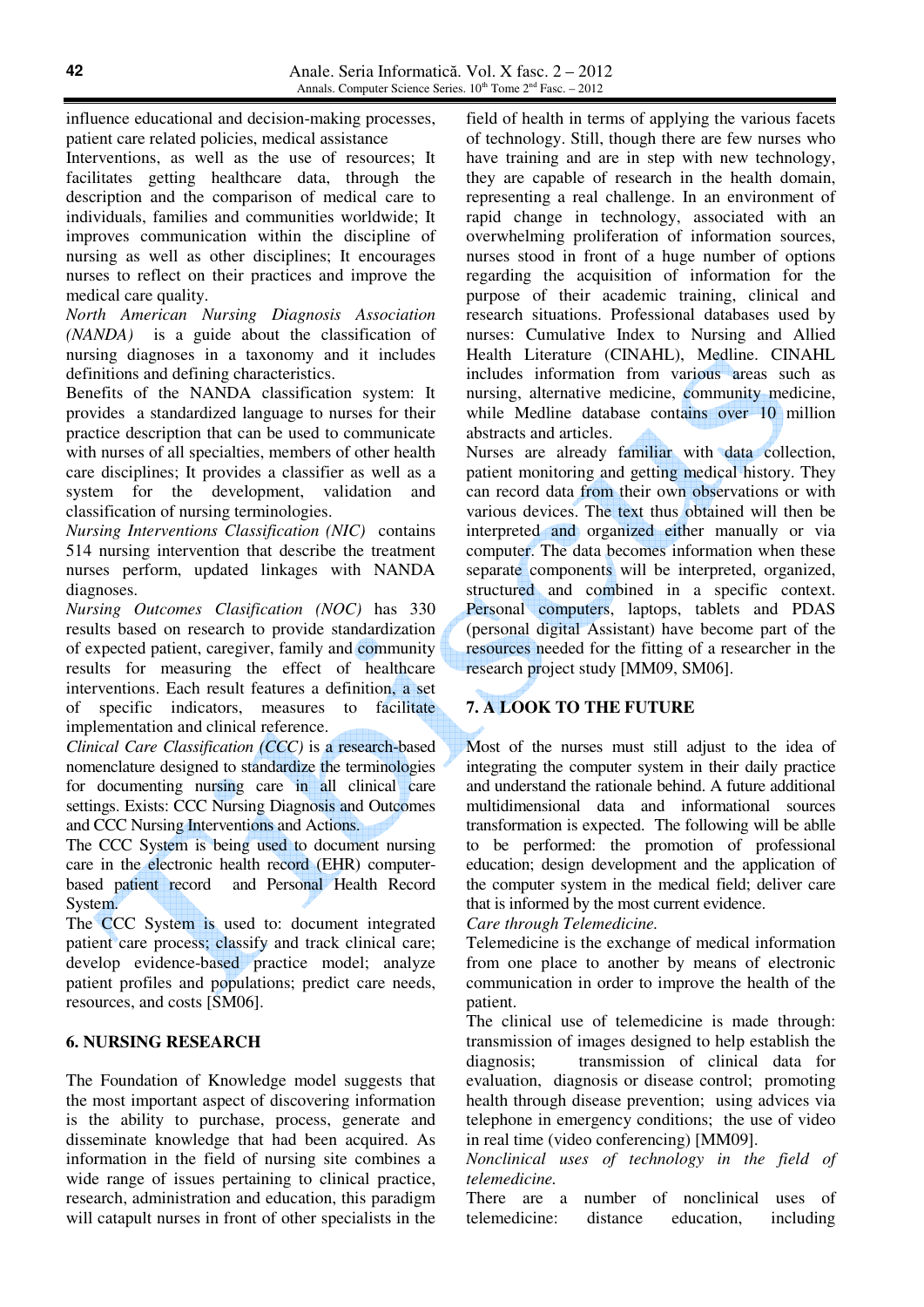continuous medical education, as well as educating the patient; administrative use including supervision, presentations; research via the Internet and other online sources of information and data management.

The term Telehealth is a relatively new medical term in the nursing vocabulary, a broad term which includes telemedicine [MM09].

The American Telemedicine Association (2007) defines:

"Telemedicine is the use of medical information exchanged from one site to another via electronic communication to improuve patients'health status. Closely associated with telemedicine is the term "telehealth", wich is often used to encompass a broader definition of remote healthcare thet does not always involve clinical service."

*Telenursing. Applications of telenursing.* 

Telenursing refers to the use of telecommunications and information technology with the aim of providing medical services in order to improve the patient-nurse relationship. It is part of Telemedicine and has a lot in common with other medical applications, such as Telediagnosis, Teleconsulting, Telemonitoring.

The most developed area of telenursing in our day is home care through telemedicine (Figure 4).



As Telenursing has evolved, the definition has expanded to include a wider range of services. In the last 4 decades Telenursing developed increasingly more offering up the possibility of the patient to be discharged early, as he could be monitored further from home. This challenge to extend the range of conventional home care has enabled service offering to a wider range of patients, such as: those who are immobilized; those who live in disadvantaged areas, with no direct access; those with chronic diseases such as chronic obstructive respiratory disease, diabetes, congestive heart disease; Parkinson's, Alzheimer 's.

Another application of telenursing is the establishment of call centers that can be run by various organizations, hospitals and other health organizations. Some call centers include Telemonitoring services which allow the patients at home to transmit different biometric data to be later interpreted by a specialist. Nurses are the ones that sort calls according to gravity.Patients are offered information and counselling within a well developed disease management program.

Telenursing may also include other activities such as educating patients in terms of diet or exercise featuring teleconsultations, analysis of the results from various tests and exams, as well as a physician's assistance in the implementation of the protocols on the treatment [MM09].

*Electronic health record..* The nurses, as the care givers closest to the patient in the primary and acute care, are playing an active role in communication with patients and their families, they can access the patient's EHR, and provide the patients with healthcare information and also with education materials. As such, nurses must be supported by excellent EHRs and other technologies. Therefore, in their role as the "central hub" of information, nurses have significant responsibility for the quality and safety of patient care. When information systems are implemented in any healthcare setting, nurses must be involved in decision making about the usefulness,<br>efficiency, and satisfaction with information efficiency, and satisfaction technologies to assure continuity of patient care is maintained.

Because ICNP is intended to be a standard of concepts used in nursing, the implementation of an electronic file is indicated, facilitating actions communication specific to the health care.

A good recomandation is training of the nurses in the use of the national system of electronic health ID cards. These cards will contain information about the individual health insurance payments of citiziens, in aditional to other personal data.

### **8. CONCLUSIONS**

Information technology is not a panacea, but it will provide the profession with unprecedented capacity more rapidly, generate and disseminate new knowledge.

The brief discussion of terminologies supporting nursing practice introduced several of the information management tools used by nurses to complete their work.

Telenursing is a rapidly developing mode of health service delivery in which nurses can expect to play a key role.